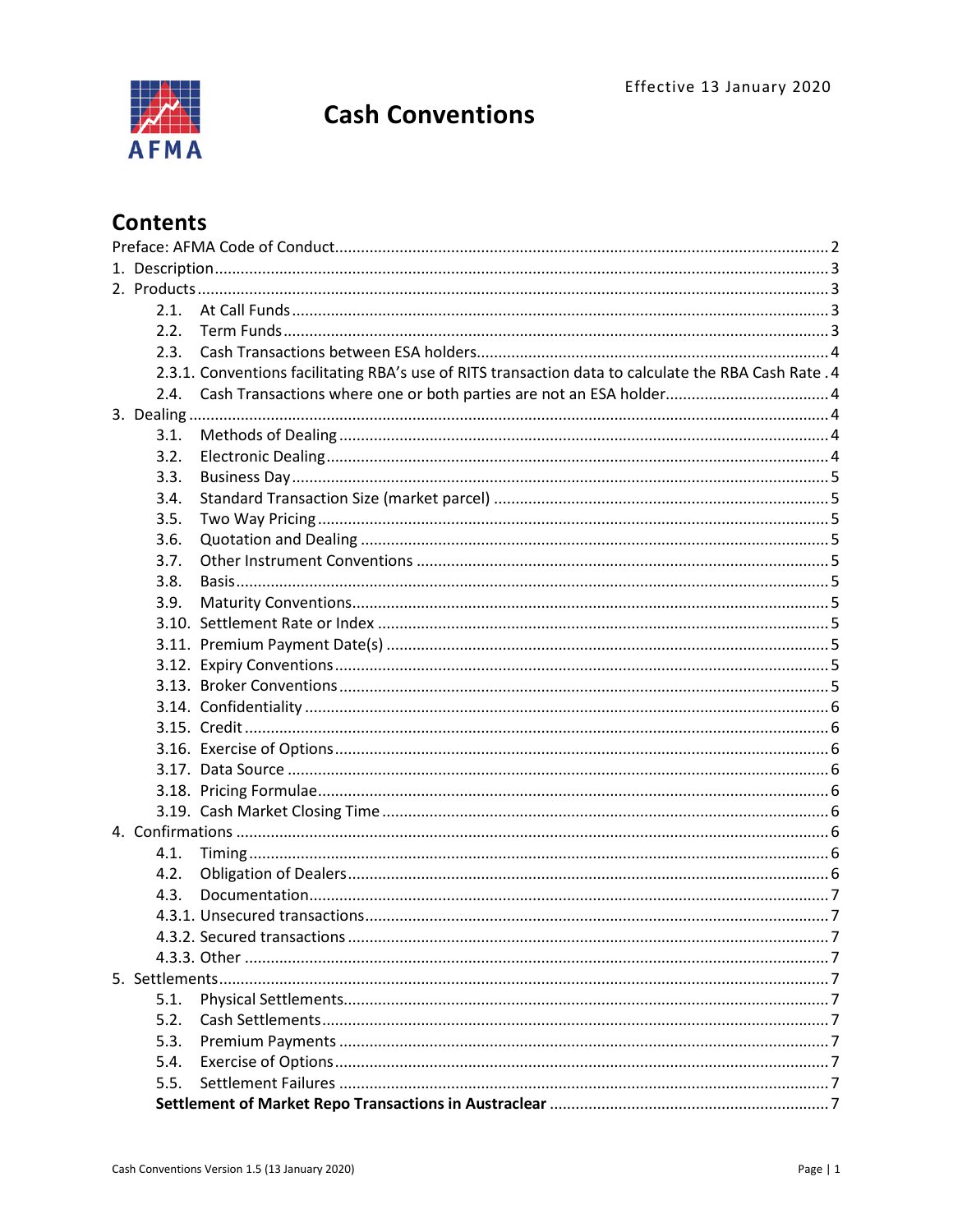# <span id="page-1-0"></span>**Preface: AFMA Code of Conduct**

AFMA promotes efficiency, integrity and professionalism in Australia's financial markets. The AFMA Code of Conduct (the Code) clearly articulates the ethical principles for minimum acceptable standards of behaviour and supports responsible decision making by firms and individuals engaged in financial markets activities.

All AFMA Financial Markets Members and Partner Members<sup>1</sup> are expected to observe the Code and operate with integrity, professionalism and competence. The Code is designed to support behaviors that put the interests of clients, the firm and the wider community ahead of personal or individual interests and promotes confident participation by users in Australia's OTC markets.

The Code is presented in two parts - the **Ethical Principles** and the **Guidelines**.

Market participants are reminded that they are generally expected to observe and adhere to the market standards and conventions<sup>[2](#page-1-2)</sup> as set out below when engaging in any form of market dealing.

<span id="page-1-2"></span><span id="page-1-1"></span> $\overline{\phantom{a}}$ 

<sup>1</sup> As defined in the AFMA Constitution

<sup>2</sup> The Cash Conventions are maintained by the AFMA Cash Committee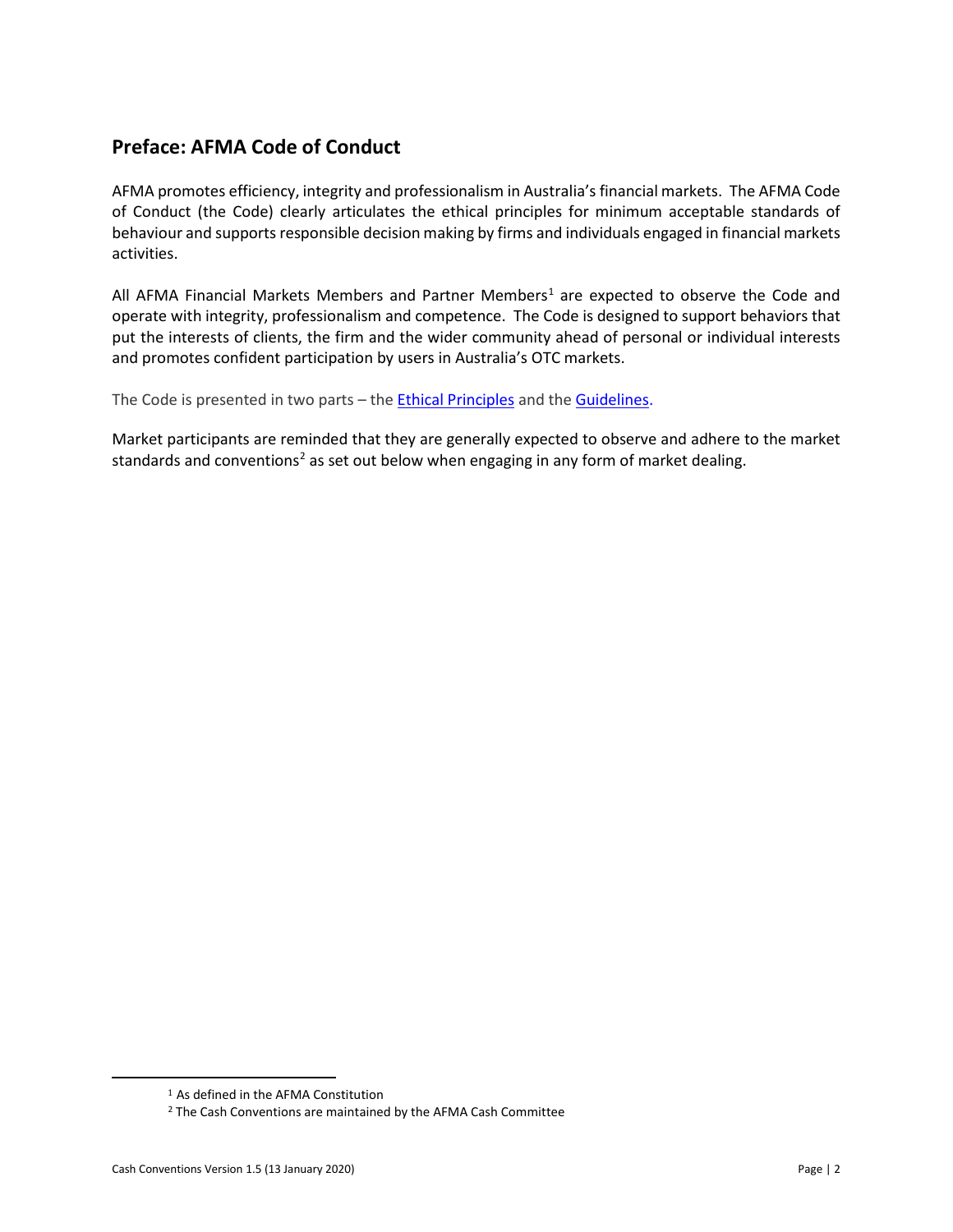# <span id="page-2-0"></span>**1. Description**

The Cash Market is the market for unsecured loans between Australian authorised deposit-taking institutions (ADIs). For the purposes of the determination of the RBA Cash Rate, which is a significant financial benchmark, the Cash Market is the market for borrowing and lending Australian Dollar ESA balances between cash market participants (as defined by the RBA in its Cash Rate Procedures Manual) on an unsecured basis, for same day settlement and an overnight term.

These Cash Market Conventions apply to unsecured transactions that are settled via the RBA's Real Time Gross Settlement (RTGS) feeder systems, i.e. Austraclear, RITS or SWIFT. Conditions relating to settlements via bank cheque or other deferred settlement methods are subject to bilateral agreement between individual participants. Loans are usually either at call or for a fixed term.

There are four distinct ESA trading sessions that occur each day:

- 1) The Morning Settlement Session (7:30am 8:45am) settles the prior day's low value settlements (LVSS) together with any Direct Entry (DE) payments which did not settle on the prior day and are resubmitted on a net deferred basis. This session is open to banks holding an ESA with the RBA.
- 2) The Daily Settlement Session (9:15am-4:30pm) is open to all RITS clients (irrespective of whether the client holds an ESA or not) for settlement of transactions via the RTGS feeder systems.
- 3) The Settlement Close Session (4:30pm-5:15pm) is used by banks to clear payments queued in the RTGS system both on behalf of the ESA holder and their clients. Only RITS transactions are permitted in this session.

3.1. An Interim Session is conducted between 5:15pm-5:20pm.

4) The Evening Settlement Session commences immediately following the Interim Session (5:20pm) and concludes at 10:00pm.

\*\*Note\*\*: The SWIFT settlement *cut-off* is at 6:05pm AEST and 8:05pm AEDT.

The SWIFT and Austraclear *close* is at 6:30pm AEST and 8:30pm AEDT

Banks may trade amongst themselves during all sessions.

# <span id="page-2-1"></span>**2. Products**

# <span id="page-2-2"></span>**2.1. At Call Funds**

Except as prescribed in Section 2.3 *Cash Transactions between ESA holders*, at call funds can be recalled, repaid or renegotiated during morning money market trading (until 11am) without the need for prior notice. For repaid/recalled funds, transactions must be matched and input into the preferred settlements stream by 12:30pm Sydney time.

# <span id="page-2-3"></span>**2.2. Term Funds**

Cash transactions dealt to a fixed maturity date, with interest paid at maturity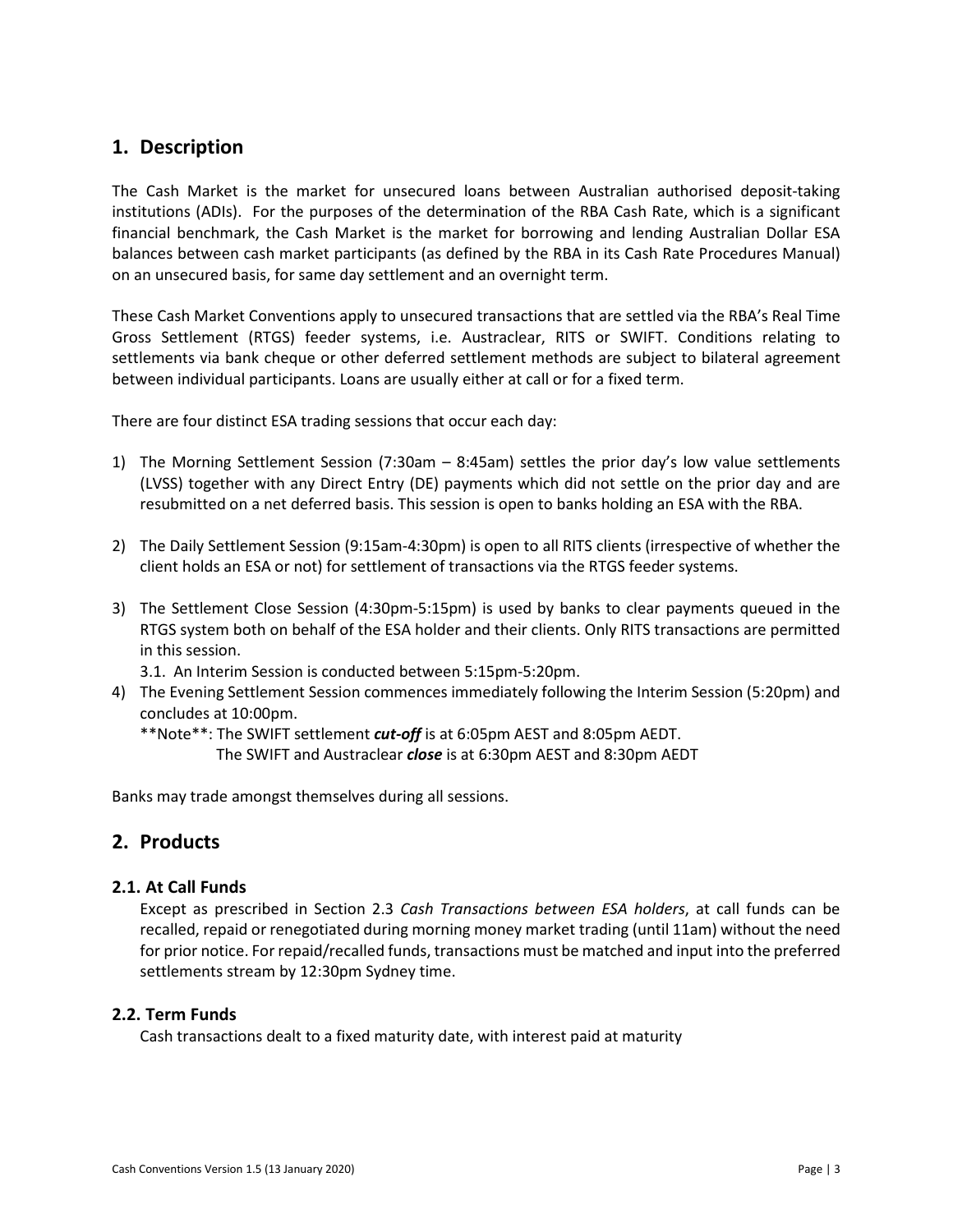# <span id="page-3-0"></span>**2.3. Cash Transactions between ESA holders**

Cash transactions between ESA holders may be entered into and settled in any of the RITS Sessions, depending on negotiation between the parties involved. Specific rules apply to transactions between banks that settle any payment across their own ESA, as prescribed in Section 2.3.1.

# <span id="page-3-1"></span>**2.3.1. Conventions facilitating RBA's use of RITS transaction data to calculate the RBA Cash Rate**

The Market Operations (MO) section of the Reserve Bank's Domestic Markets Department collects all RITS cash transfers for each day RITS is open for settlement.

All cash transfers identified by **ESA holding banks** as Interbank Overnight Cash Rate (IBOC) transactions are used as inputs to calculate and publish the Cash Rate. In order for MO to apply this process, specific cash market practices are required, as described in the [RBA's Cash Rate Methodology.](http://www.rba.gov.au/mkt-operations/resources/cash-rate-methodology/) In particular, IBOC transactions must be entered in RITS as specified in *Section 4. Data Sufficiency and Section 5. Input Selection* of the [RBA Cash Rate Procedures Manual.](https://www.rba.gov.au/mkt-operations/resources/cash-rate-methodology/cash-rate-procedures-manual.html) Specific market conventions applicable to cash transactions between **ESA holder banks** are as follows:

# **2.3.1.1. Overnight term**

All IBOC cash transactions must be for an overnight term, and under no circumstance be rolled.

# **2.3.1.2. Interest rate**

The interest rate applicable to all IBOC cash transactions must be recorded in the dedicated RITS Cash Transfer 'Interest Rate' field;

# **2.3.1.3. Settlement**

- a. IBOC cash transactions must be settled through RITS Cash Transfers: Exigo must not be used for this purpose;
- b. IBOC cash transactions must be identified in the 'Trade Type' field using one of two identifier codes:
	- i. IBOC1 for the first leg;
	- ii. IBOC2 for the second leg.
- c. Second leg transactions must encompass principal and interest in a single payment, with the interest rate recorded in the 'Interest Rate' field.

# <span id="page-3-2"></span>**2.4. Cash Transactions where one or both parties are not an ESA holder**

These cash transactions are restricted to the daily settlement session only (9:15am-4:30pm), as are transactions settled via Austraclear or SWIFT.

# <span id="page-3-3"></span>**3. Dealing**

# <span id="page-3-4"></span>**3.1. Methods of Dealing**

Phone, or as otherwise agreed between parties.

# <span id="page-3-5"></span>**3.2. Electronic Dealing**

Platforms and communications networks as bilaterally approved for use between parties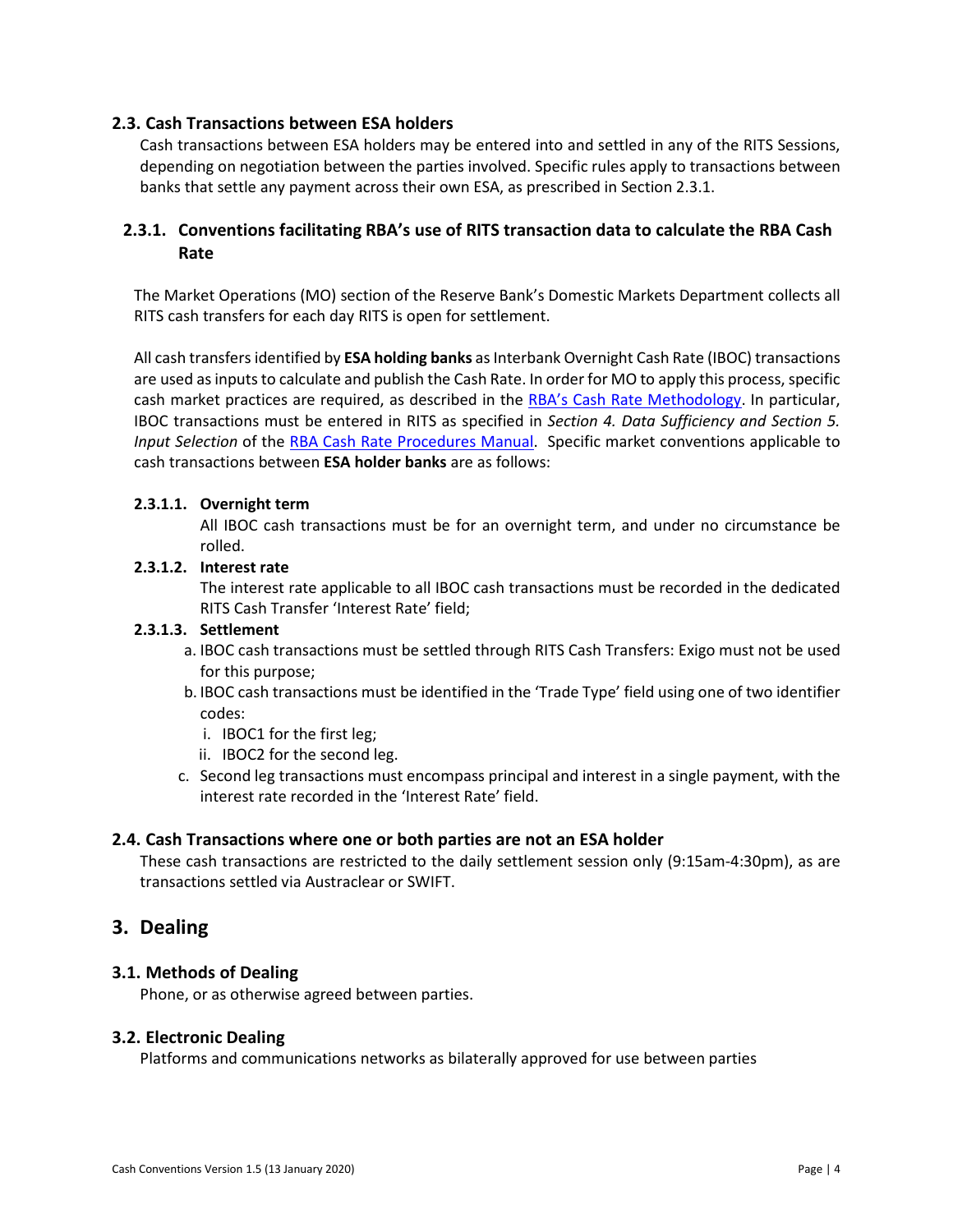### <span id="page-4-0"></span>**3.3. Business Day**

A business day is any day that the Reserve Bank Information and Transfer System (RITS) is open.

### <span id="page-4-1"></span>**3.4. Standard Transaction Size (market parcel)**

Market Parcel is negotiable between counterparties at the time of dealing. AUD 25 million is deemed to be the normal market parcel in circumstances where it is not specified by the parties at the time of dealing.

#### <span id="page-4-2"></span>**3.5. Two Way Pricing**

Not Applicable

#### <span id="page-4-3"></span>**3.6. Quotation and Dealing**

Bid – where the cash is borrowed. Offer – where the cash is lent.

The rate dealt is to be communicated between the parties at the point of trade execution.

#### <span id="page-4-4"></span>**3.7. Other Instrument Conventions**

For conventions regarding secured transactions, e.g. general collateral repos and intra-day repos please refer to the [Repo Conventions](http://www.afma.com.au/standards/market-conventions/Reciprocal%20Purchase%20Agreements%20Conventions.pdf)

# <span id="page-4-5"></span>**3.8. Basis**

- All rates are quoted on an actual/365-day basis;
- Loans between ESA holders pay interest at maturity;
- Loans between all other parties (and between ESA account holders where one party is a nonbank) pay interest under bilaterally agreed terms.

# <span id="page-4-6"></span>**3.9. Maturity Conventions**

**Except as prescribed in Section 2.3** *Cash Transactions between ESA holders,* 11:00am transactions are at call and are automatically rolled the following day at 11am unless otherwise advised and agreed between counterparties.

#### <span id="page-4-7"></span>**3.10. Settlement Rate or Index**

Not Applicable

# <span id="page-4-8"></span>**3.11. Premium Payment Date(s)**

Not Applicable

#### <span id="page-4-9"></span>**3.12. Expiry Conventions**

Not Applicable

#### <span id="page-4-10"></span>**3.13. Broker Conventions**

Not Applicable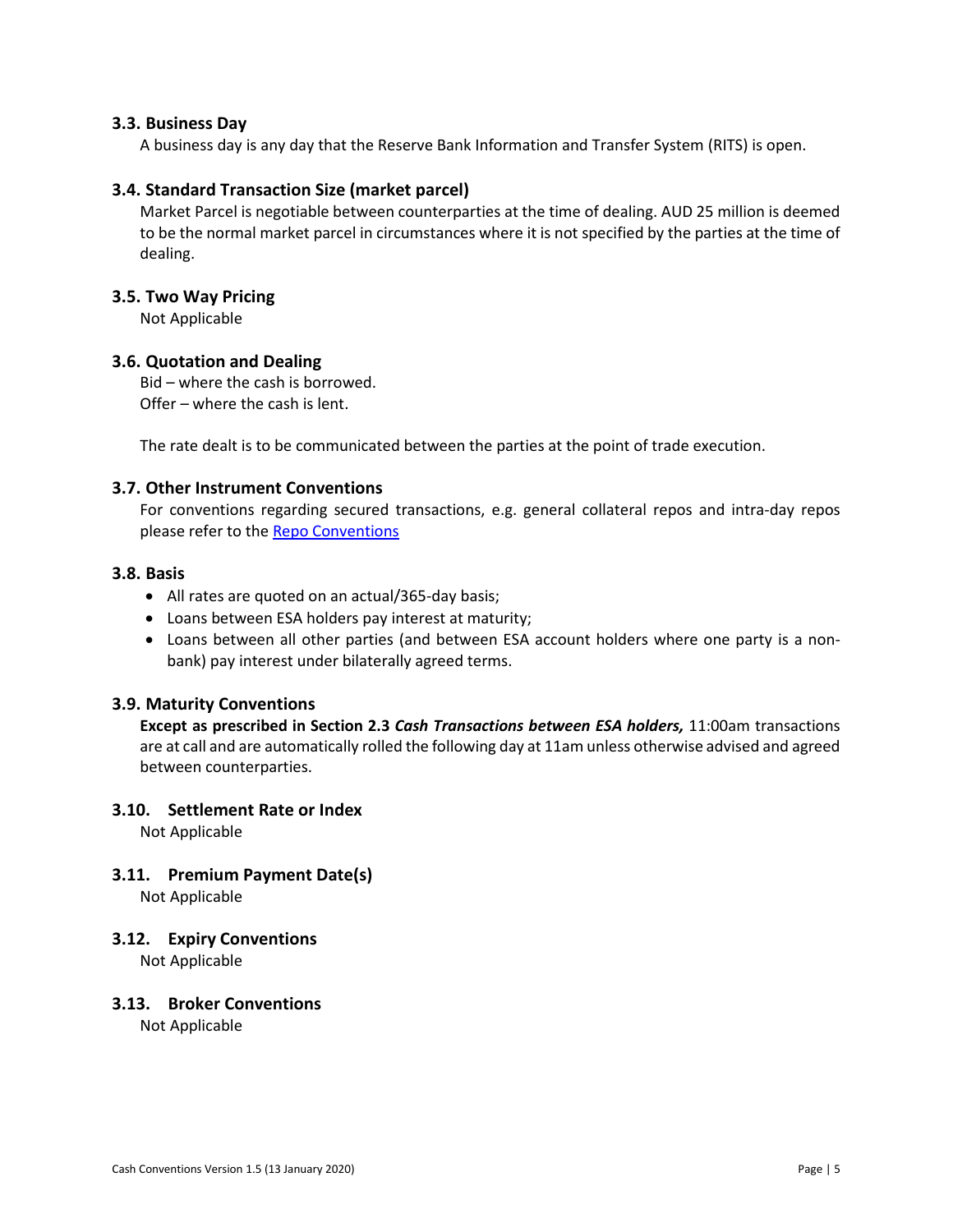# <span id="page-5-0"></span>**3.14. Confidentiality**

No specific conventions apply. Refer to Ethical Principle 9 (EP9) of the AFMA Code of Conduct and associated Guidelines, which describes expectations with regard to the treatment of confidential information.

# <span id="page-5-1"></span>**3.15. Credit**

All transactions are subject to the credit limits as applied by the lender. Lenders are expected to be aware of any counterparty credit constraints prior to dealing and should advise the counterparty if they are unable to transact on these grounds.

# <span id="page-5-2"></span>**3.16. Exercise of Options**

Not Applicable

# <span id="page-5-3"></span>**3.17. Data Source**

Not applicable

#### <span id="page-5-4"></span>**3.18. Pricing Formulae**

Simple interest formula – The general form for calculating the simple interest amount is:

 $I = P \times r \times t$ 

 $I =$  amount of interest

 $P =$  principle amount or present value

 $r$  = rate of interest per annum

 $t =$  time in years

# <span id="page-5-5"></span>**3.19. Cash Market Closing Time**

The Cash Market closes concurrently with the close of SWIFT, i.e. 6.30 pm AEST or 8.30 pm AEDT. This notwithstanding, parties may bilaterally agree to deal and settle cash transactions up until the close of the Evening Settlement Session, i.e. 10:00pm.

# <span id="page-5-6"></span>**4. Confirmations**

At the point of trade execution, the rate dealt is to be communicated between both parties. Refer to the [AFMA Common Confirmation and Settlement Standards.](https://afma.com.au/standards/market-conventions/Australian%20Common%20Confirmation%20and%20Settlement%20Standards.pdf)

# <span id="page-5-7"></span>**4.1. Timing**

The settlement function replaces the initial confirmation.

**Except as described in Section 2.3** *Cash Transactions between ESA holders,* when confirming and settling cash transactions via RITS and/or Austraclear, counterparties are requested to input the agreed cash rate, thereby allowing the functionality of those systems to match the trades.

# <span id="page-5-8"></span>**4.2. Obligation of Dealers**

Dealers are expected to conduct business activities in accordance with the principles expressed in the AFMA Code of Conduct.